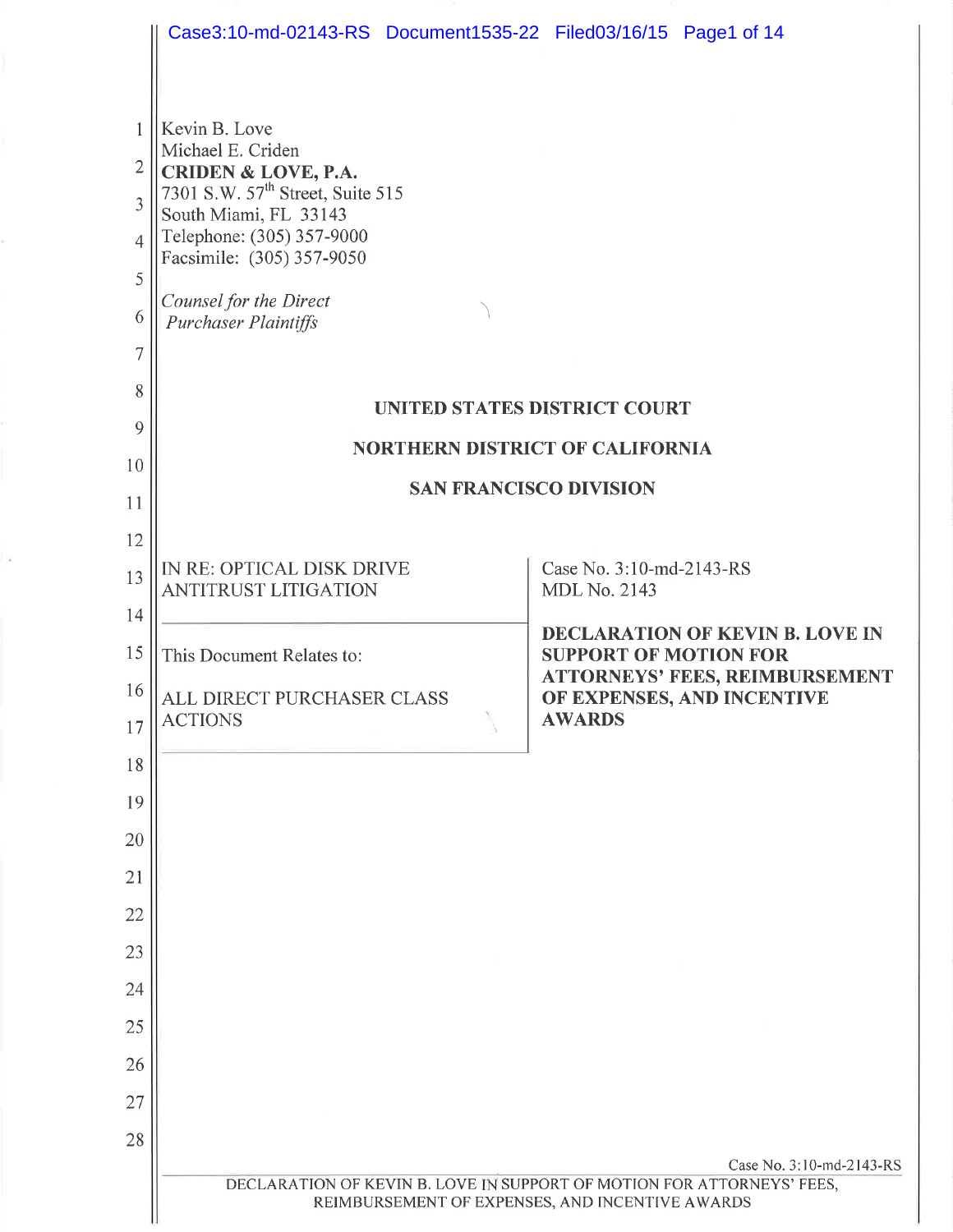1 I, Kevin B. Love, declare and state as follows:

28

2 J 4 5 6 l. I am a Partner of the law firm of Criden & Love, P.A. I submit this declaration in support of Direct Purchaser Plaintiffs ("DPP") joint application for an award of attorneys' fees in connection with the services rendered in this litigation. I make this Declaration based on my own personal knowledge, and if called as a witness, I could and would competently testify to the matters stated herein.

7 8 9 10 2. My firm has served as counsel to CMP Consulting Services, Inc. and as counsel for the Direct Purchaser Class ("Class") throughout the course of this litigation. The background and experience of Criden & Love, P.A. and its attorneys are summarized in the *curriculum vitae* attached hereto as Exhibit 1.

11 t2 13 t4 3. Criden & Love, P.A. has prosecuted this litigation solely on a contingent-fee basis, and has been at risk that it would not receive any compensation for prosecuting claims against the Defendants. While Criden & Love, P.A. devoted its time and resources to this matter, it has foregone other legal work for which it would have been compensated.

15 16 17 18 19 20 2l 4. During the pendency of the litigation, Criden & Love, P.A. performed the following work: In connection with representing CMP Consulting Services as a plaintiff in this action, Criden & Love prepared the Complaint for CMP, drafted their Initial Disclosures, preserved their documents, responded to their Client Questionnaire, reviewed and produced their documents, and generally kept CMP regularly updated on the status of the case. In addition, Criden & Love reviewed and coded defendants' document production for the prosecution of the case

22 23 24 25 26 27 5. Attached hereto as Exhibit 2 is my firm's total hours and lodestar, computed at historical rates, for the period of May 7,2010 through December 3I,2014. This period reflects the time spent after the appointment of the Chairman of the Executive Committee for the DPPs (the "Chairman") in this litigation. The total number of hours spent by Criden & Love, P.A. during this period of time was 332.50, with a corresponding lodestar of \$138,862.50. This summary was prepared from contemporaneous, daily time records regularly prepared and

Case No. 3:10-md-2143-RS DECLARATION OF KEVIN B. LOVE IN SUPPORT OF MOTION FOR AWARD OF ATTORNEYS' FEES AND REIMBURSEMENT OF EXPENSES, AND INCENTIVE AWARDS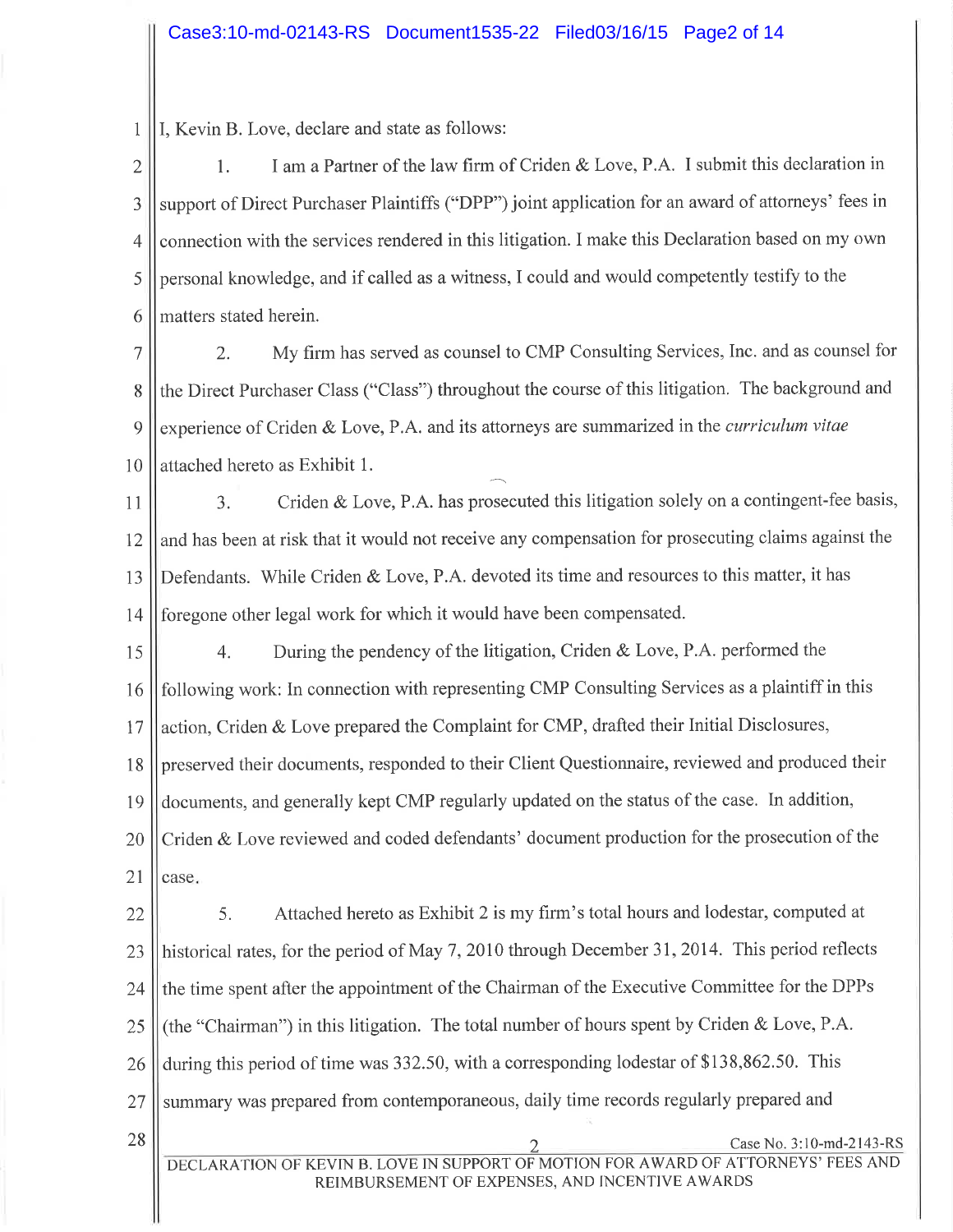## Case3:10-md-02143-RS Document1535-22 Filed03/16/15 Page3 of 14

 $\mathbf{I}$ 2 maintained by my firm. The lodestar amount reflected in Exhibit 2 is for work assigned by the Chairman, and was performed by professional staff at my law firm for the benefit of the Class.

- J 4 6. The hourly rates for the attomeys and professional support staff in my firm included in Exhibit 2 are the usual and customary hourly rates charged by Criden & Love, P.A.
- 5 6 7 8 9 l0 11 <sup>7</sup>. My firm has expended a total of 5412.44 in unreimbursed costs and expenses in connection with the prosecution of this litigation. These costs and expenses are broken down in the chart attached hereto as Exhibit 3. They were incurred on behalf of Direct Purchaser Plaintiffs by my firm on a contingent basis, and have not been reimbursed. The expenses incurred in this action are reflected on the books and records of my firm. These books and records are prepared from expense vouchers, check records and other source materials and represent an accurate recordation of the expenses incurred.
- 12 13 8. <sup>I</sup>have reviewed the time and expenses reported by my firm in this case which are included in this declaration, and I affirm that they are true and accurate.

14 15 I declare under penalty of perjury under the laws of the United States of America that the foregoing is true and correct. Executed on this 25<sup>th</sup> day of January, 2015 at South Miami, Florida.

I6

t7

18

l9

20

21

22

23

24

25

26

27

28

KEVIN B. LOVE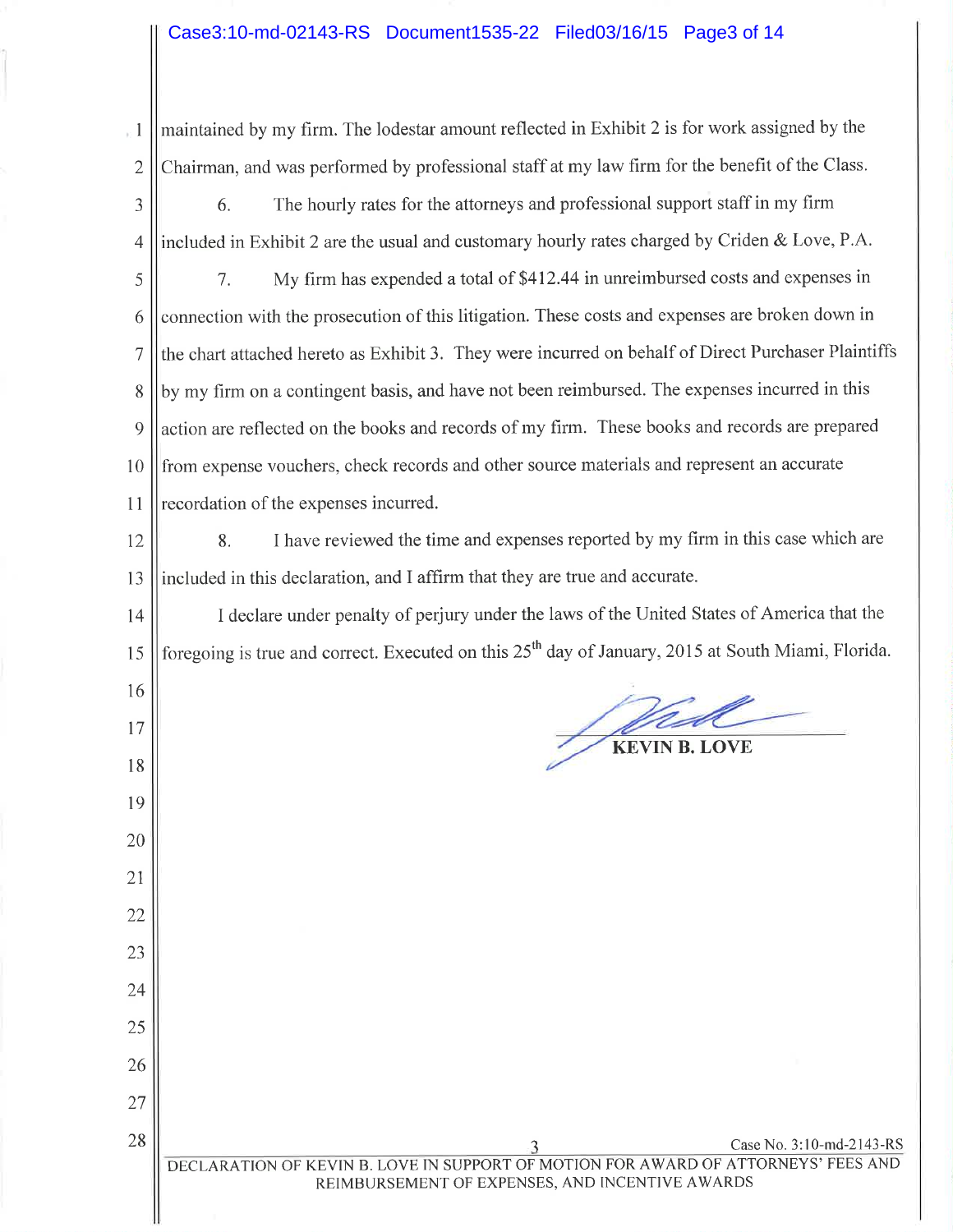Case3:10-md-02143-RS Document1535-22 Filed03/16/15 Page4 of 14

# **EXHIBIT 1**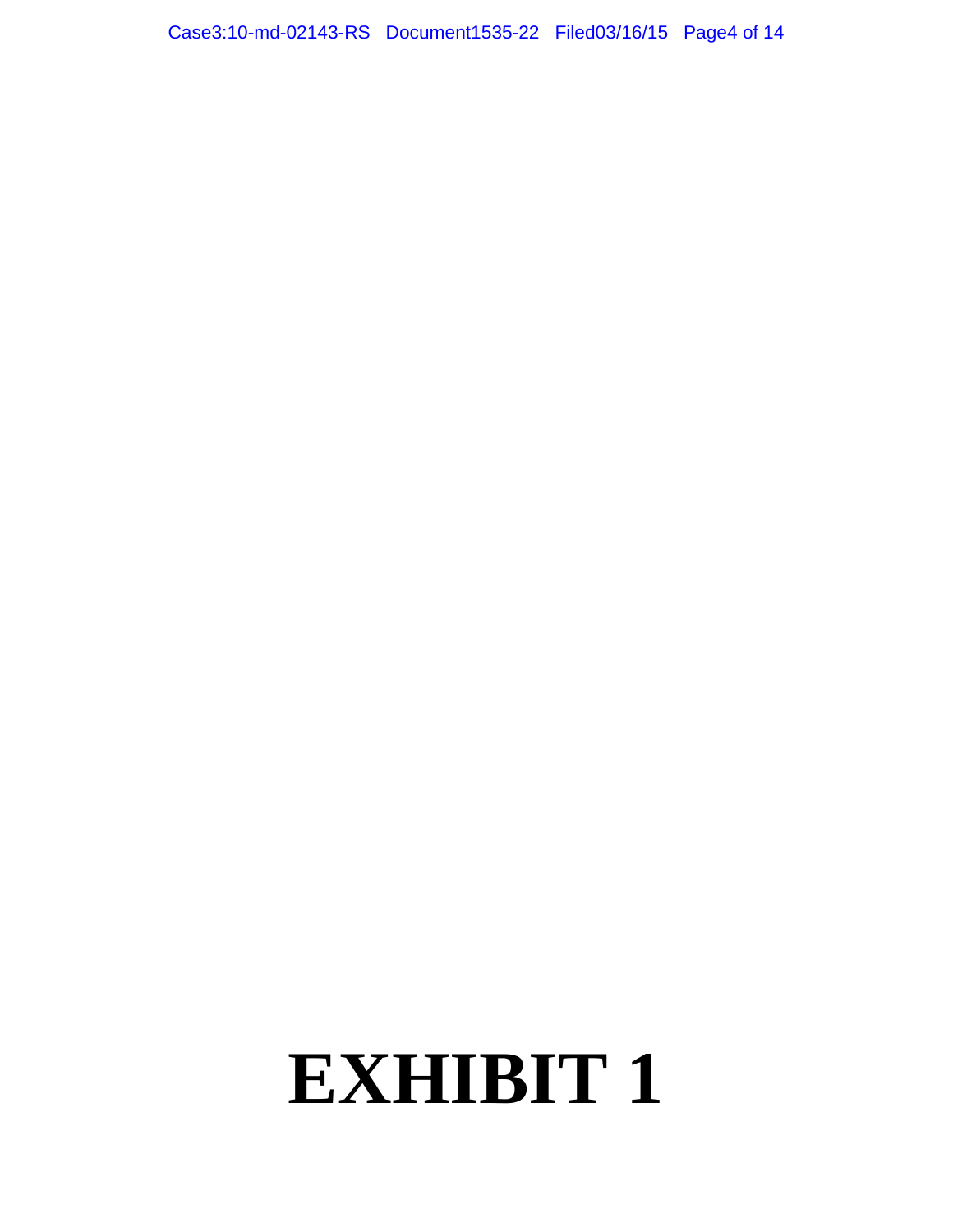## CRIDEN & LOVE, P.A.

CRIDEN & LOVE, P.A. is a litigation firm that devotes a substantial amount of its practice to antitrust and consumer fraud class action litigation, securities and broker misconduct litigation and complex commercial litigation. A brief biography on the attorneys in the Firm is set forth below.

Michael E. Criden attended Temple University and Florida Intemational University and graduated with highest honors, received his law degree from the University of Miami, also with honors, and was admitted to the Florida Bar in 1987. Mr. Criden is nationally recognized in the field of securities arbitration. On behalf of approximately three thousand individual investors, Mr. Criden has recovered over \$100 million. Mr. Criden also has considerable experience in securities and other class actions involving consumer fraud matters. See, e.g., Davis v. Prudential Securities, Inc., 59 F.3d 1186 (11th Cir. 1995). In addition, Mr. Criden was co-lead counsel in Shea v. New York Life Ins. Co., Case No. 96-0746-Civ-Nesbitt (S.D. Fla.), wherein investors in limited partnerships received a full refund of their investment, nearly \$200 million.

Mr. Criden is also involved in the firm's antitrust cases: In re: Chocolate Confectionary Antitrust Litigation, MDL No. 1935 (M.D. Pa.); In re: Air Cargo Antitrust Litigation, No. 06-md-1775 (E.D.N.Y.); In re: Blood Reagents Antitrust Litigation, No. 09-2081 (E.D. Pa.); In re: Refrigerant Compressors Antitrust Litigation,No. 09-md-2042(8.D. Mich.); In re: Processed Eggs Products Antitrust Litigation, MDL No. 2002 (E.D.Pa.); In re: Libor-Based Financial Instruments Antitrust Litigation, MDL No. 2262 (S.D.N.Y.); In re: Optical Disk Drive Antitrust Litigation,No. l0-md-2143 (N.D. Cal.); In re: Photochromic Lenses Antitrust Litigation, MDL No. 2173 (M.D.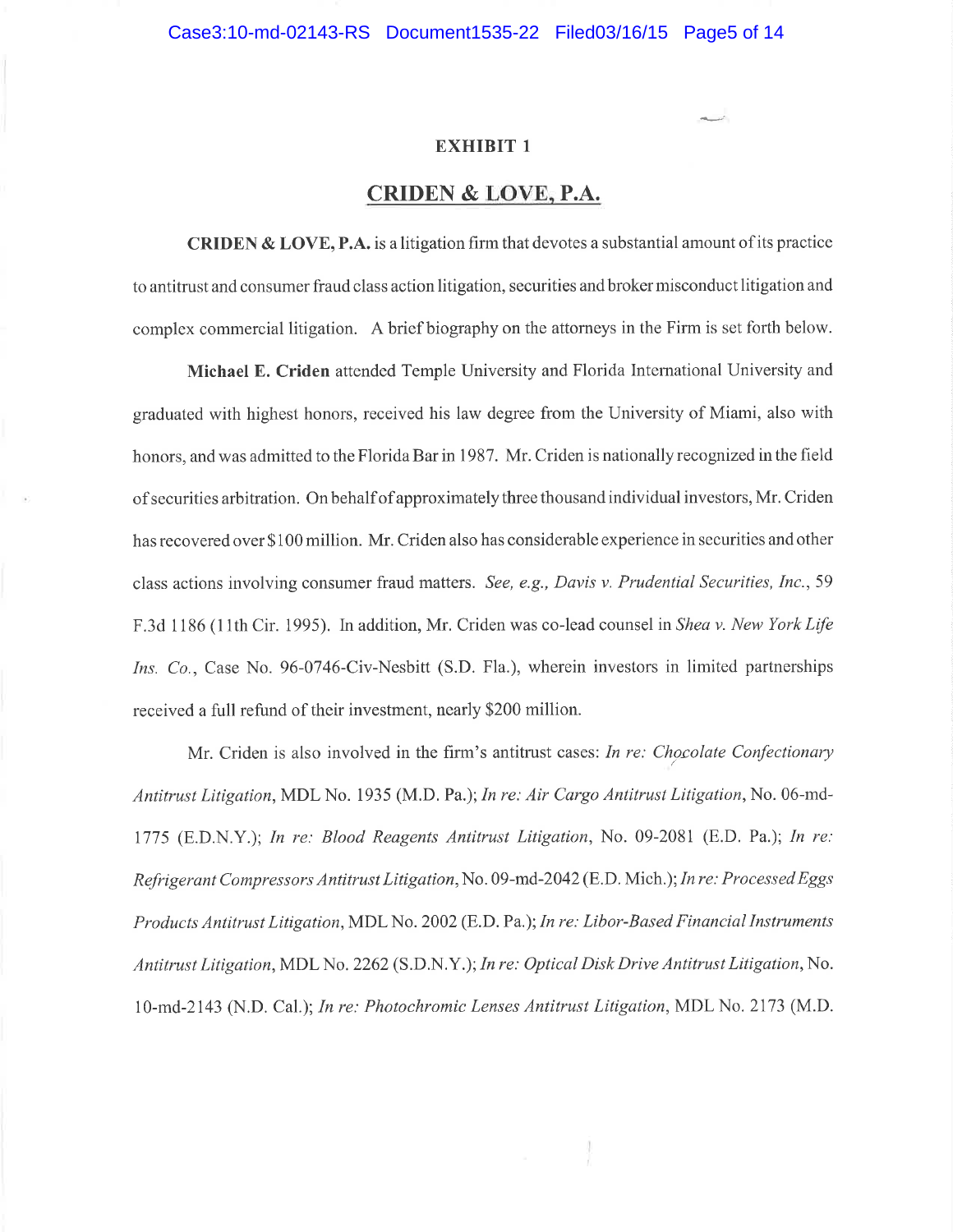Fla.); In re: Rail Freight Fuel Surcharge Antitrust Litigation, MDL No. 1869 (D.D.C.); and In re: Titanium Dioxide Antitrust Litigation,No. 10-318 (D. Md.).

Kevin B. Love graduated *magna cum laude* from Boston University School of Law. After graduation, Mr. Love clerked for The Honorable Emmett R. Cox of the Eleventh Circuit Court of Appeals. Mr. Love then spent a year teaching Constitutional Law and Legal Writing at the University of Miami School of Law. Mr. Love began his practice with the law firm of Stearns, Weaver, Miller, Weissler, Alhadeff & Sitterson, and later became a shareholder in 1997. Mr. Love's practice currently focuses on securities, consumer-fraud and antitrust class actions.

Mr. Love, as Lead Counsel in Vista Healthplan, Inc. v. Bristol-Myers Squibb Co. and American Bioscience, Case No. 01-1295 (D.D.C.), an antitrust class action, recovered \$15,000,000 in a settlement for a class of third-party payors. More recently, Mr. Love, as Lead Counsel, recovered \$9,708,000 in Johnson v. National Western Life Ins. Co., No. 01-032012-CP (Mich. Cir. Ct.), aconsumer-fiaud class action wherein it was alleged that National Westem was selling inferior annuity products to the elderly. In recent years, Mr. Love has been instrumental in recovering additional millions of dollars in several antitrust and consumer fraud cases. See, e.g., Best v. Wilmington Trust Company, Case No. 99-889-Civ-Jordan (S.D. Fla.) (\$3,225,000); and Gregersen v. One International Associates Limited Partnership, C.A. No. 17274 (Del. Ch.) (\$2,000,000). Mr. Love also was Lead Counsel for Third-Party Payors in In re Remeron Antitrust End-Payor Antitrust Litigation, responsible for allocating a \$36 million settlement fund with several State Attorneys General who represented consumers and state agencies. See also In re: Ovcon Indirect Purchaser Litigation, Case No. 05-2327 (D.D.C.) (Lead Counsel); In re: Puerto Rican Cabotage Antitrust Litigation (Steering Committee); In re: Bananas Antitrust Litigation, No.: 05-21962 (S.D. Fla.)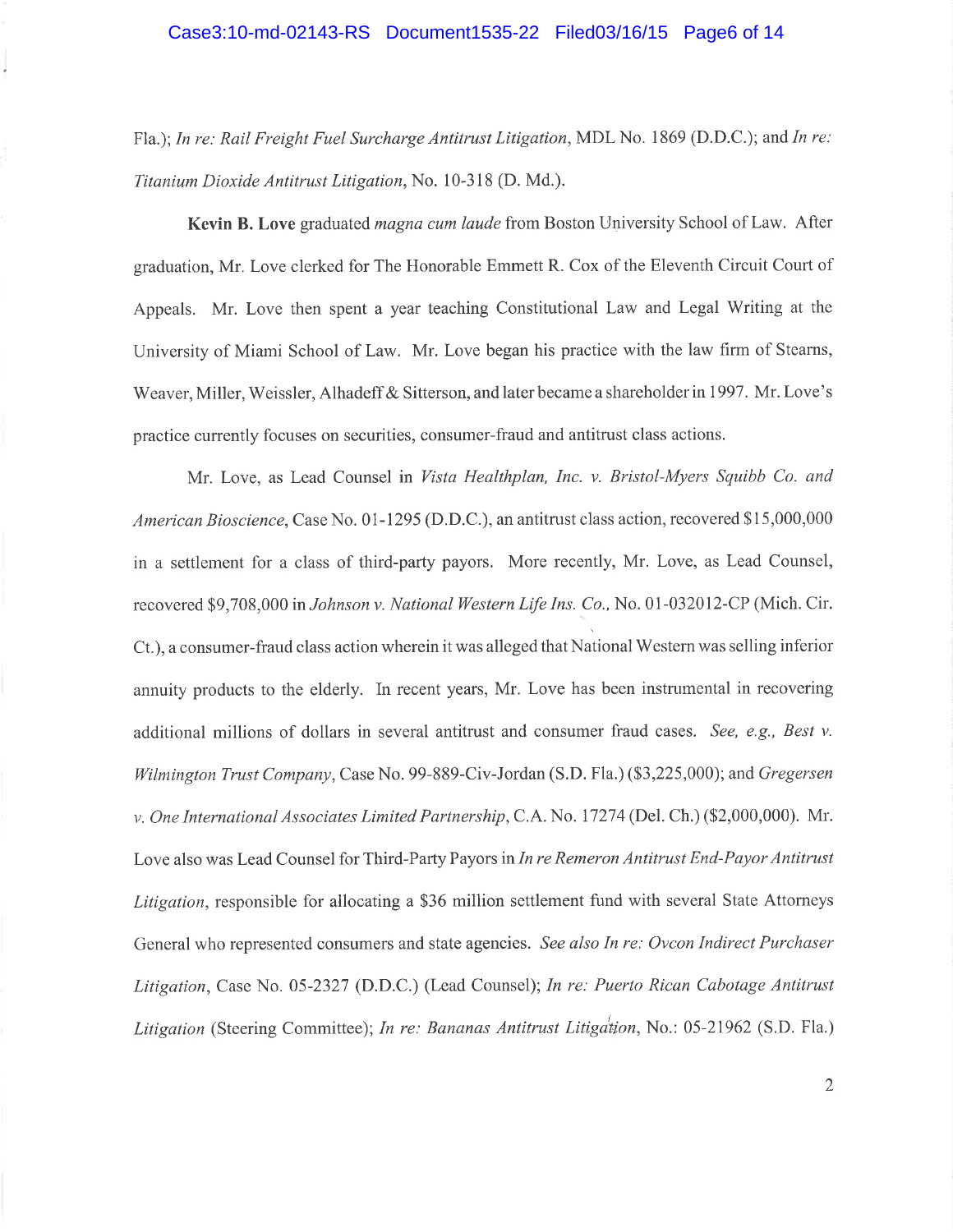### Case3:10-md-02143-RS Document1535-22 Filed03/16/15 Page7 of 14

(Executive Committee); and In re: Insurance Brokerage Antitrust Litigation, MDL No. <sup>1663</sup> (D.N.J.) (Steering Committee).

Currently, Mr. Love serves as Co-Lead Counsel in Vista Healthplan, Inc. v. Cephalon, Inc., 06-1833 (E.D. Pa.) ("Provigil Antitrust Litigation"), and as Co-Lead Counsel in DDAVP Indirect Purchaser Litigation, No. 05-2237 (CLB) (S.D.N.Y.) (\$4.75 million settlement pending). In addition, in January 2009, the Securities and Exchange Commission appointed Mr. Love to be the Distribution Agent for the K.W. Brown SEC Fair Funds Disgorgement Fund (\$6,500,000). Previously, in May 2005, Mr. Love was appointed by the SEC to be the Distribution Agent for the Spear & Jackson SEC Disgorgement Fund (\$7,500,000). And, in February 2007, Mr. Love was appointed by the SEC as the Distribution Agent for the SEC Grabarnick Disgorgement Fund.

Alexander Angueira, Of Counsel to the Firm, graduated Washington University School of Law in 1987. Mr. Angueira has over 20 years of experience in litigation, including l2 years with the United States Department of Justice in Washington, D.C. and the U.S. Attorney's Office in the Southem District of Florida. Mr. Angueira, who concentrates his practice on complex commercial litigation and white-collar corporate compliance matters, has handled more than 60 jury and non-jury trials in his career. Among his many accomplishments, Mr. Angueira has obtained a multi-million dollar arbitration award for an international telephone company, successfully defended minority shareholders in a corporate "squeeze-out" in connection with a multi-national emergency room service provider, and successfully prosecuted a case as an Assistant U.S. Attorney involving a \$120 million Medicare fraud scheme. Mr. Angueira has also represented receivers in various state and federal actions.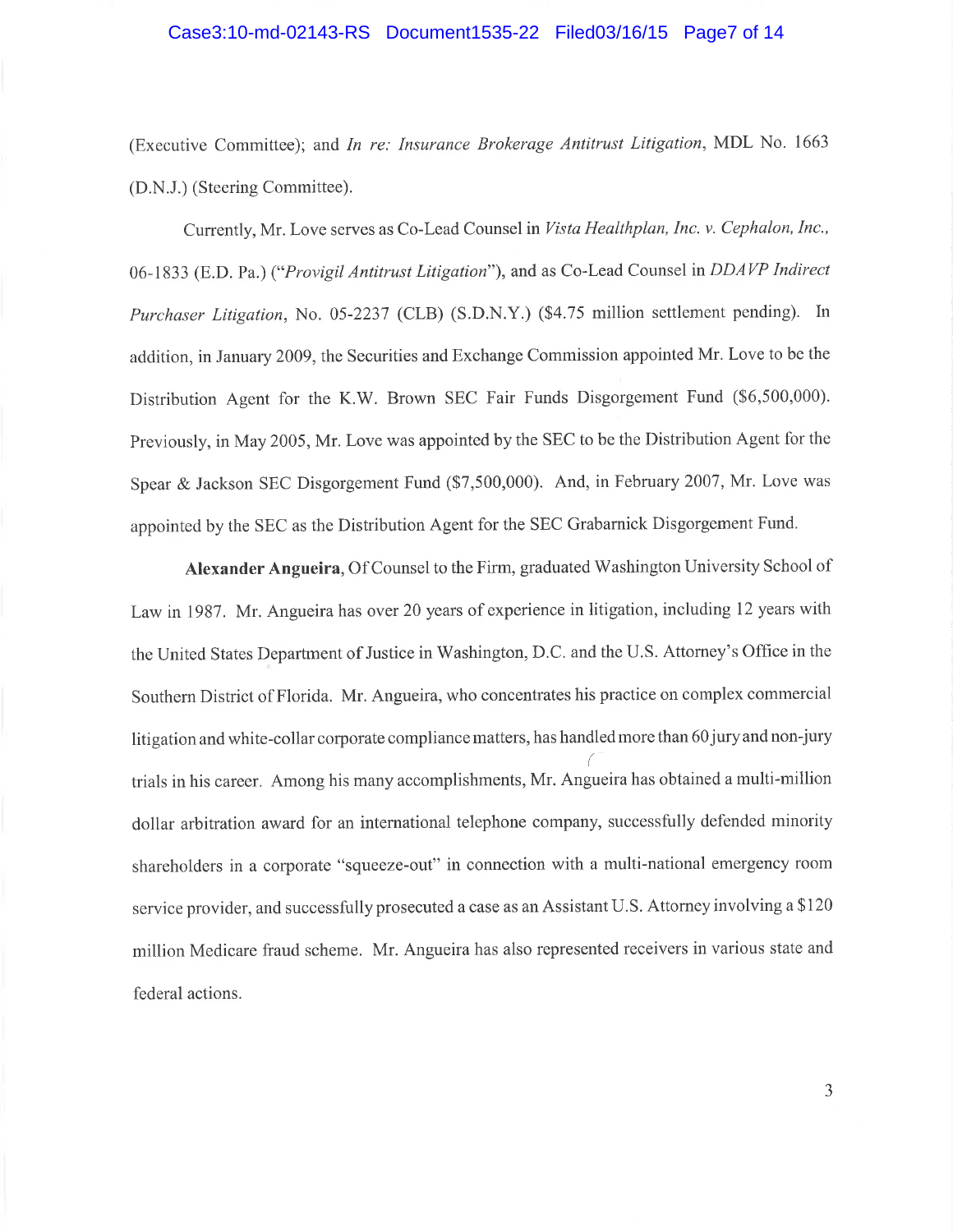### Case3:10-md-02143-RS Document1535-22 Filed03/16/15 Page8 of 14

Jason Andrew is an associate with the Firm. In 2004 he graduated with a B.A. in Economics from the University of Washington in Seattle before moving to Miami to attend the University of Miami School of Law as a Dean's Merit Scholar. Jason graduated *magna cum laude* from the University of Miami School of Law in 2008. During law school, Mr. Andrew served on the lnternational and Comparative Law Review and earued honors in the Litigation Trial Skills Program. Jason has also clerked in the Office of the Mayor of Miami-Dade County for the Honorable Mayor Carlos Alvarez.

Karl Zucconi is Of Counsel with the firm. In 1992 he graduated from Fordham University with a B.A. in English Literature. He graduated from Pace University in 1996 where he was Articles Editor with the International Law Review. Thereafter he worked as an associate for the firm Bonnett Fairbourn Friedman & Balint where he litigated numerous antitrust and deceptive practices class actions. He is admitted to practice law in New York, Connecticut, Florida and the U.S. Virgin Islands.

 $* * *$ 

### Below is a sample of some of the class actions that Criden & Love, P.A. has served as lead counsel or in a leadership capacity:

Aylward v. PaineWebber, Case No. 96-2831-Civ-Lenard (5.D. Fla.) Baron v. Best Buy Co., Case No. 99-I2g7-Civ-Jordan (5.D. Fla.) Beacon Health Plans, Inc. v. Tap Pharmaceutical Products, Case No. 01-10897-RGS (D. Mass.) Best v. Wilmington Trust Company, Case No. 99-889-Civ-Jordan (5.D. Fla.) Ciprofloxacin Hydrochloride Antitrust Litigation, Master File No. 00-MDL-l383 (8.D. N.Y.) Fabricant v. Sears Roebuck & Co., Case No. 98-1281-Civ-Nesbitt (5.D. Fla.) Gonzalez v. Rooms to Go, Inc., Case No. 97-3146-Civ-Graham (5.D. Fla.) Gregerson v. One International Associates, No. 17274 (Del. Ch. Ct.) Grinshaw v. New York Life Ins. Co., Case No. 96-0746-Civ-Nesbitt (5.D. Fla.) HIP Health Plan Of Fla, Inc. v. Bristol-Myers Squibb Co., Case No. 1:01CV560 (D. D.C.) HIP Health Plan Of Fla, Inc. v. Schering-Plough Corp., Case No. 01-CV-1652 (JAG) (D. N.J.) IVAX v. Microcrystalline Cellulose Antitrust Litigation, MDL1402 (O'Neill, J) (E.D. Pa.)

4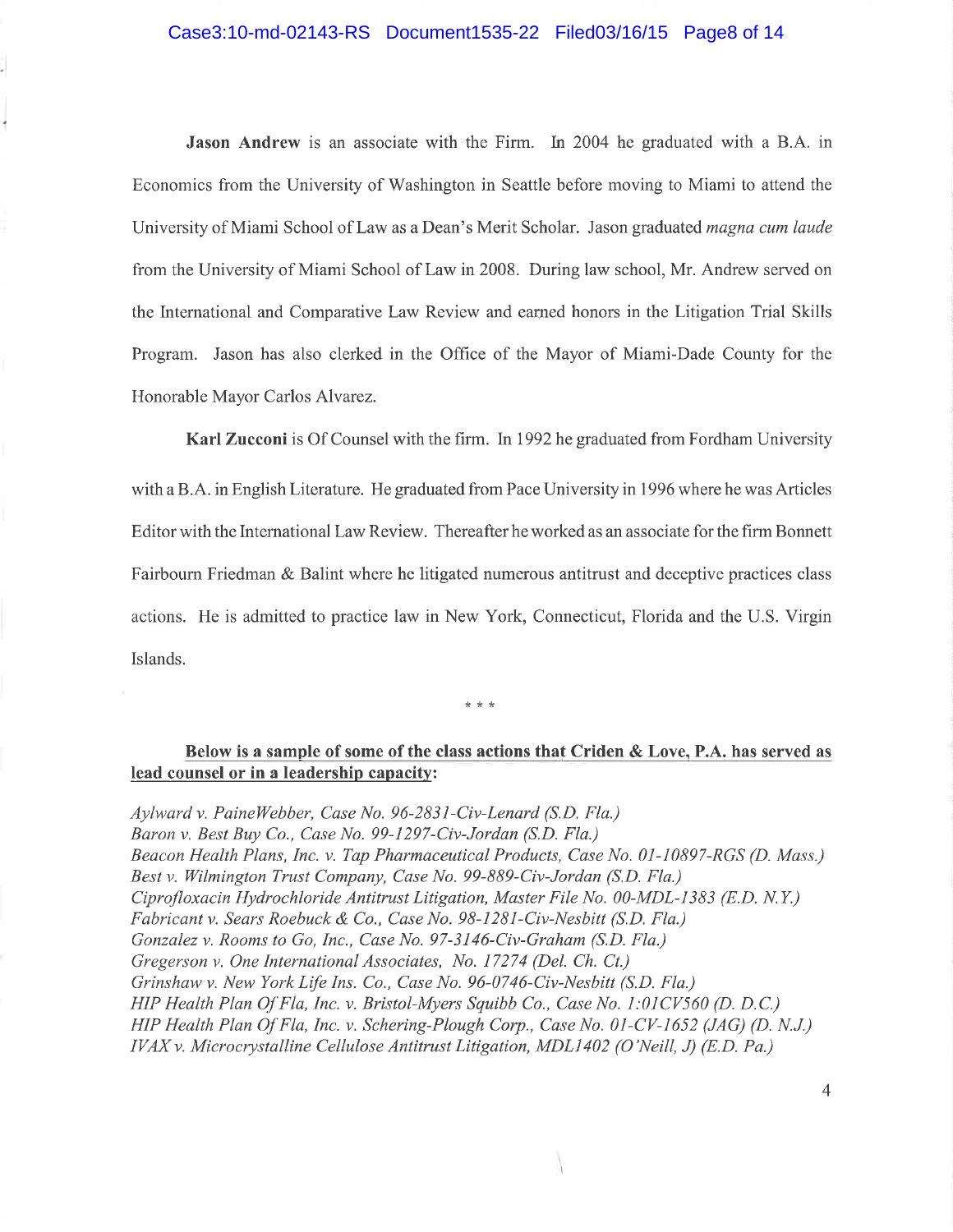#### Case3:10-md-02143-RS Document1535-22 Filed03/16/15 Page9 of 14

Kershaw v. National Western Life Insurance Company, Case No. 01-32012-CP (Mich. 6th Jud. Cir.) King v. American National Ins. Co., Case No. 96-1074 (Ala. 15th Jud. Cir. ) Koch v. PLM International, Inc., Case No. 97-0177-BH (5.D. Ala.) \ London v. Walmart Stores, Inc., Case No. 99-1298-Civ-Ungaro Benages (S.D. Fla.) Medine v. Washington Mutual, Case No. 96-3362-Civ-Seitz (S.D. Fla.) Ressler v. TransAmerica, Case No. 97-121S-Civ-Moreno (5.D. Fla.) Scharlow v. Pensco Pension Services, Inc., Case No. 01-8364-Civ-Hurley (5.D. Fla.) Singer v. AT & T, Case No 95-2738-Civ-Davis (S.D. Fla.) Wegweiser v. Great Western Bank, Case No. 95-8543-Civ-Hurley (S.D. Fla.) Walco Invs. Inc. v. Thenen, Case No. 93-2534-Civ-Moreno (5.D. Fla.)

?t\*\*

The Firm's commitment to our clients' interests, as well as our professional competence and

diligence, have been commented upon by various judges before whom the Firm has appeared.

At the final fairness hearing on the settlement in Luaces vs. DirecTV, Inc., Case No. 97-2324

(S.D. Fla), in which the Firm served as lead counsel for the class, District Judge Highsmith stated:

I think both parties have done an exemplary job. Professionalism is quite apparent in everything that I have reviewed in this file.

I feel blessed and flattered that I have before me counsel with unblemished reputations. It makes it extremely easy. I think you've done, as I said earlier, an excellent job.

In approving a \$13 million settlement in Aylward v. PaineWebber, Case No. 96-2831 (S.D.

Fla.), District Judge Lenard noted:

It seems like this was an excellent result for all the members of the class, and it was a job well done ...

In Sheav. New York Life Ins. Co.,Case No. 96-07 46 (S.D. Fla.), upon approving a settlement

valued at approximately \$190,000,000 and representing a 100% recovery, Judge Nesbitt remarked:

There is no question about it, it's an extraordinary settlement.

5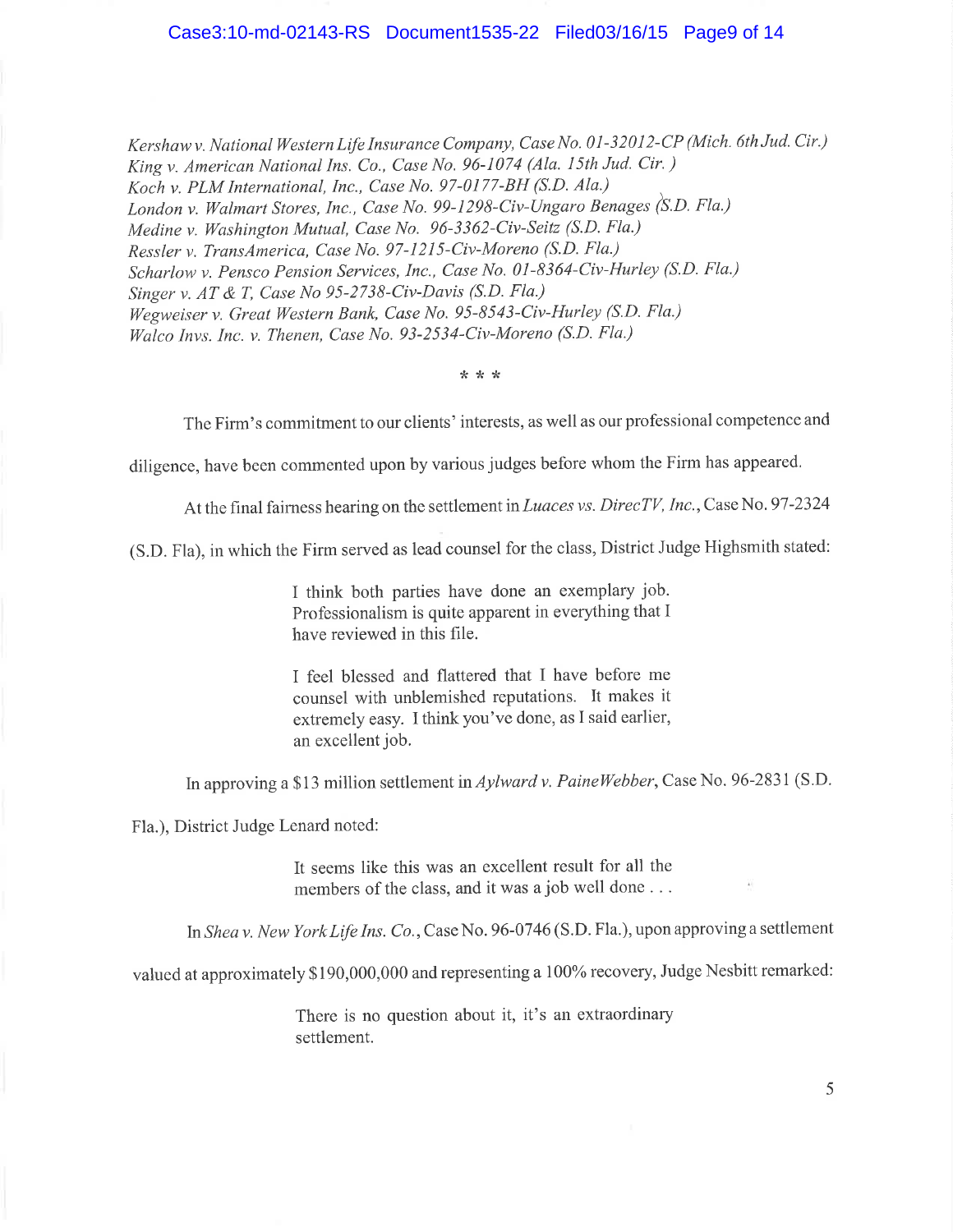The settlement represents an optimal, as the Plaintiffs say, recovery, and I think that's the right word, when compared not onlywith the range of recovery in other cases that have been summarized for me, but other cases in my experience.

And I think that took extraordinary skill, expertise and knowledge about the market, about class actions, about the Defendants' business. I just don't think that just an ordinary firm, even one that specializes in class actions, could have done a better job . . . . And all of this is, you know, requires ability, it requires skill and it requires being adroit at what you're doing. And not just the average attorney, I don't think, could have done it in such a skilled and proficient way. So the experience and reputation of the attorneys in this case are beyond question.

The Firm maintains an excellent reputation among the plaintiff and defense bars. Our adversaries and co-counsel know that we are ready, willing and able to take on complex cases and class actions and take them to and through trial, if necessary, to achieve a satisfactory result for our client.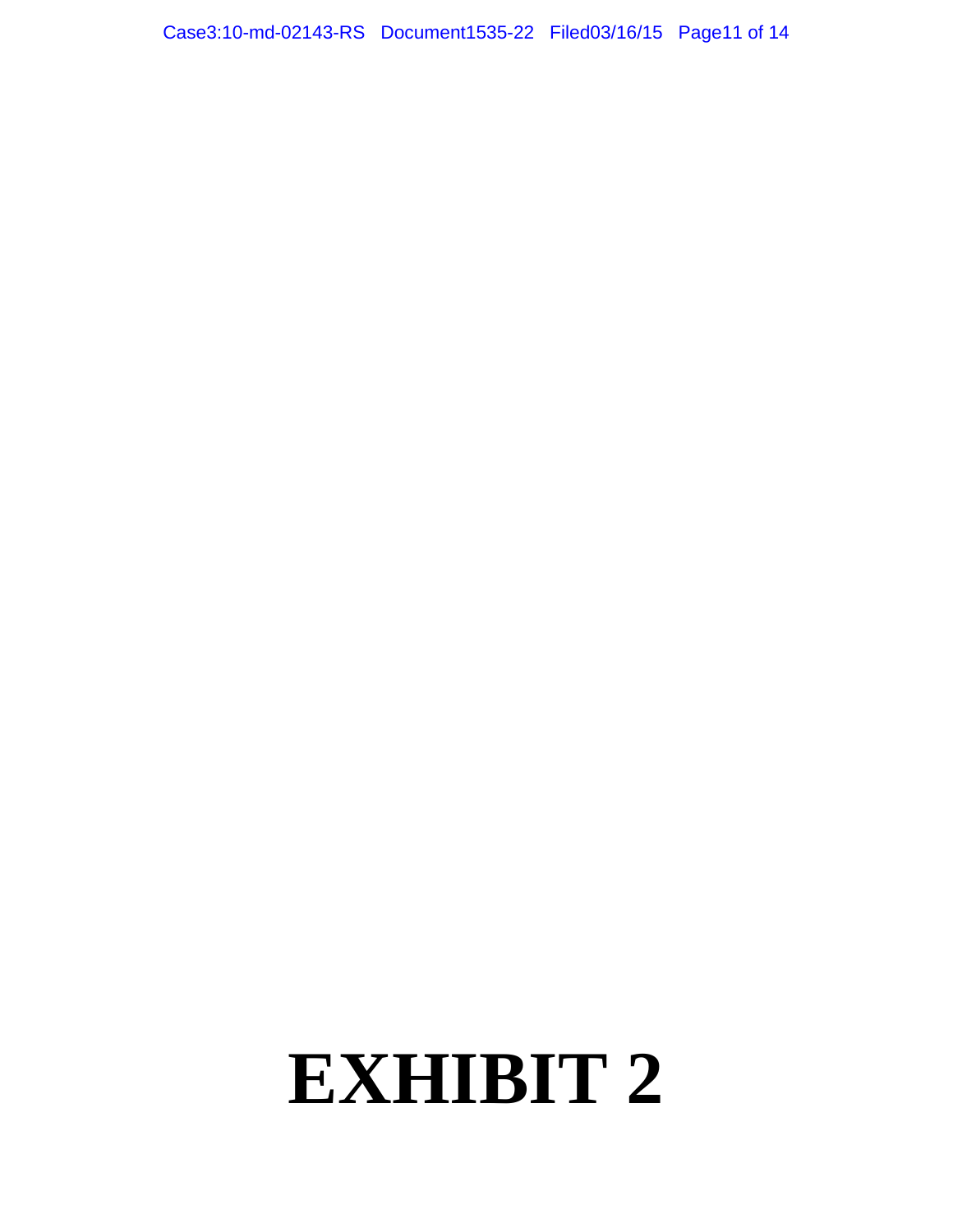## In re Optical Disk Drive Antitrust Litigation, Case No. 3:10-md-2143-RS CRIDEN LOVE Reported Hours and Lodestar May 7, 2010 through December 31, 2014

### TIME REPORT

| <b>NAME</b>                             | <b>TOTAL</b><br><b>HOURS</b> | <b>HOURLY</b><br><b>RATE</b> | <b>LODESTAR</b> |  |  |
|-----------------------------------------|------------------------------|------------------------------|-----------------|--|--|
| <b>ATTORNEYS</b>                        |                              |                              |                 |  |  |
| CRIDEN, MICHAEL E. (P)                  | 17.25                        | \$600.00                     | \$10,350.00     |  |  |
| CRIDEN, MICHAEL E. (P)                  | 13.00                        | \$625.00                     | \$8,125.00      |  |  |
| LOVE, KEVIN B. (P)                      | 32.75                        | \$600.00                     | \$19,650.00     |  |  |
| LOVE, KEVIN B. (P)                      | 27.00                        | \$625.00                     | \$16,875.00     |  |  |
| ANDREW, JASON G. (A)                    | 14.00                        | \$275.00                     | \$3,850.00      |  |  |
| ANDREW, JASON G. (A)                    | 8.25                         | \$300.00                     | \$2,475.00      |  |  |
| ANDREW, JASON G. (A)                    | 205.75                       | \$350.00                     | \$72,012.50     |  |  |
| LUCAS, KIM                              | 8.00                         | \$325.00                     | \$2,600.00      |  |  |
| ZUCCONI, KARL                           | 6.50                         | \$450.00                     | \$2,925.00      |  |  |
|                                         |                              |                              |                 |  |  |
| \$138,862.50<br>332.50<br><b>TOTAL:</b> |                              |                              |                 |  |  |

(P) Partner

(OC) Of Counsel (A) Associate

(PL) Paralegal

(LC) Law Clerk